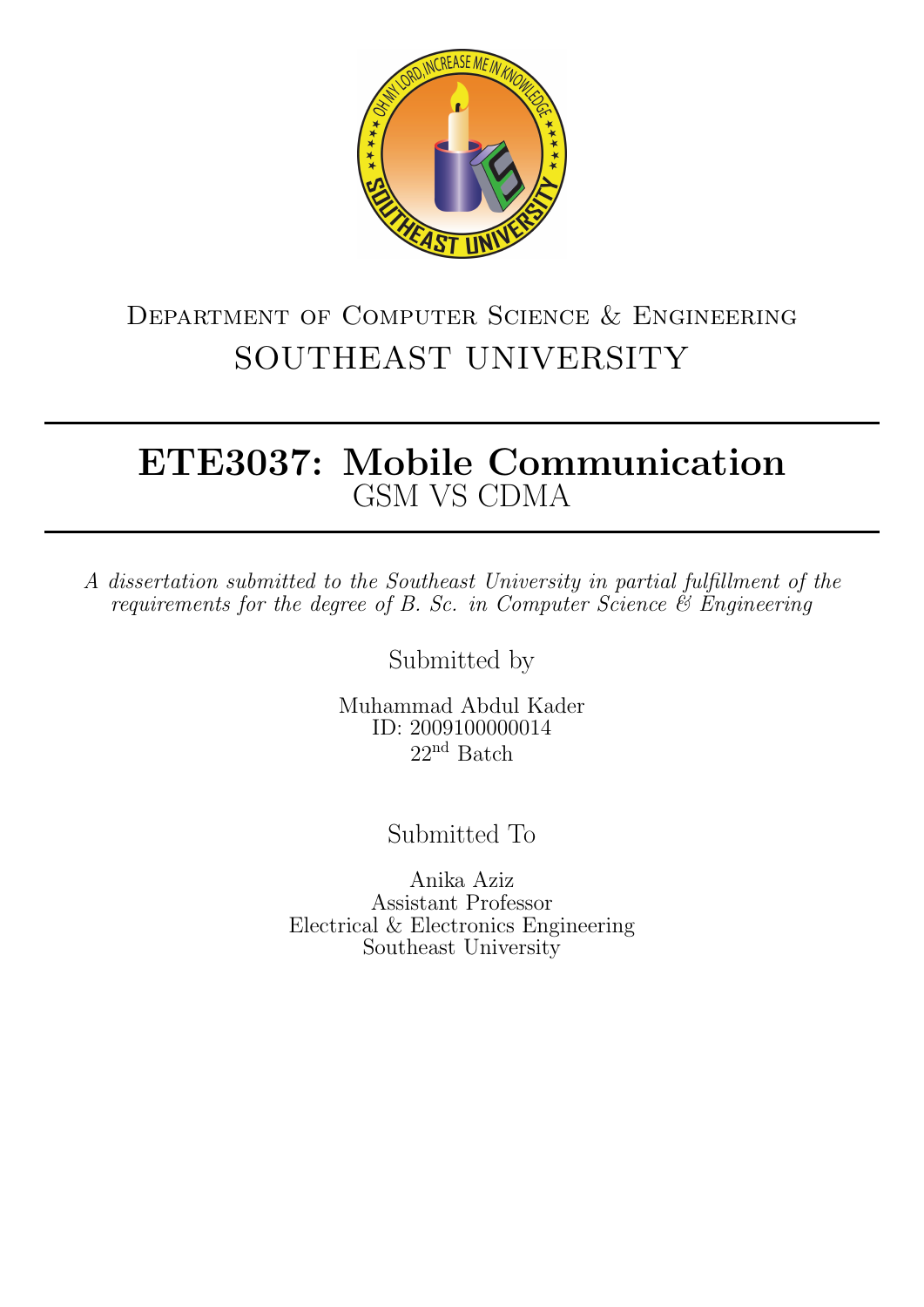# **Contents**

| 1              | Introduction                       | 1                |
|----------------|------------------------------------|------------------|
| $\overline{2}$ | The Technology Behind CDMA vs. GSM | $\boldsymbol{2}$ |
| 3              | CDMA vs. GSM (Dominance)           | $\boldsymbol{4}$ |
| 4              | <b>Frequency Band</b>              | $\overline{5}$   |
|                | 4.0.1                              | $\overline{5}$   |
|                | 4.0.2                              | $\overline{5}$   |
| $\bf{5}$       | Data transfer between GSM and CDMA | 6                |
| 6              | Components and Storage type        | $\overline{7}$   |
|                | 6.0.1                              | $\overline{7}$   |
|                | 6.0.2                              | $\overline{7}$   |
| $\overline{7}$ | Mobile Network and Coverage        | 9                |
| 8              | <b>International Roaming</b>       | 11               |
| 9              | <b>Global Market Share</b>         | 13               |
|                | 9.0.1                              | 13               |
|                | 9.0.2                              | 13               |
|                | 10 Future Of This Technologies     | 14               |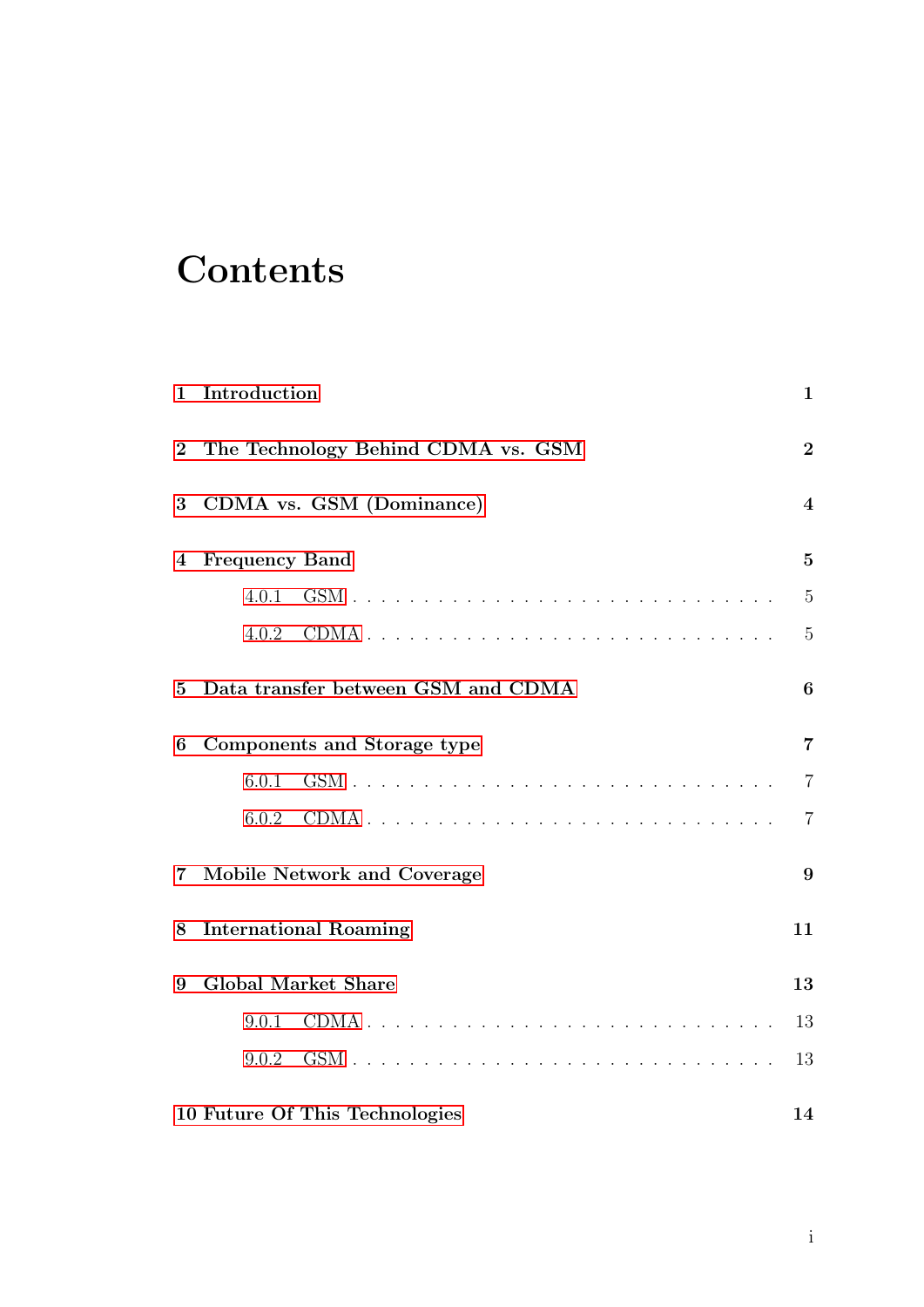### <span id="page-2-0"></span>Introduction

Two basic technologies in mobile phones, CDMA and GSM represent a gap you can't cross. They're the reason you can't use many ATNT phones on Verizon's network and vice versa. But what does CDMA vs. GSM really mean for you?

CDMA (Code Division Multiple Access) and GSM (Global System for Mobiles) are shorthand for the two major radio systems used in cell phones. Both acronyms tend to group together a bunch of technologies run by the same entities. In this story, I'll try to explain who uses which technology and what the real differences are.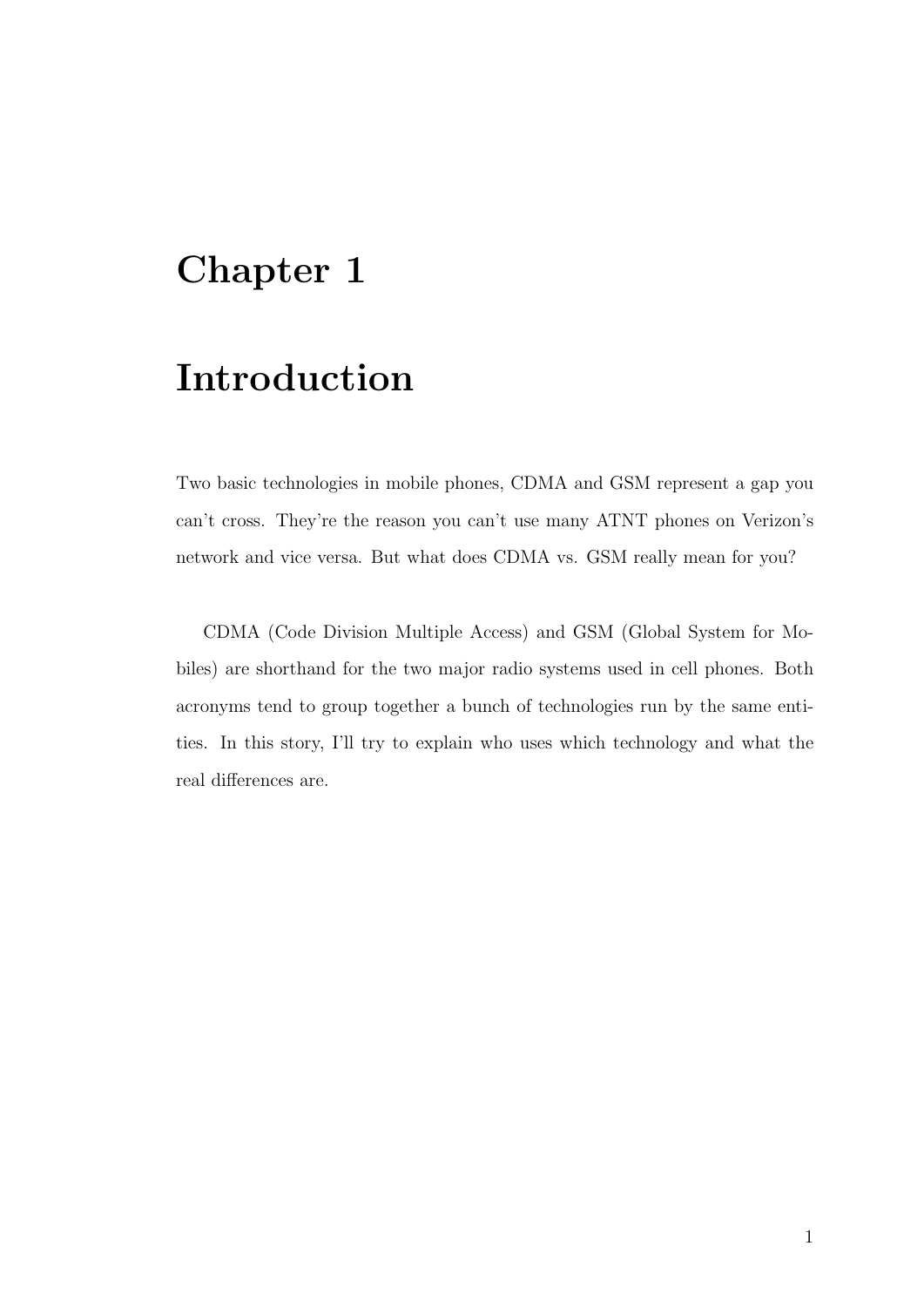# <span id="page-3-0"></span>The Technology Behind CDMA vs. GSM

CDMA and GSM are both multiple access technologies. They're ways for people to cram multiple phone calls or Internet connections into one radio channel.

GSM came first. It's a "time division" system. Calls take turns. Your voice is transformed into digital data, which is given a channel and a time slot, so three calls on one channel look like this: 123123123123. On the other end, the receiver listens only to the assigned time slot and pieces the call back together.

The pulsing of the time division signal created the notorious "GSM buzz," a buzzing sound whenever you put a GSM phone near a speaker. That's mostly gone now, because 3G GSM (as I explain later) isn't a time division technology.

CDMA required a bit more processing power. It's a "code division" system. Every call's data is encoded with a unique key, then the calls are all transmitted at once; if you have calls 1, 2, and 3 in a channel, the channel would just say 66666666. The receivers each have the unique key to "divide" the combined signal into its individual calls.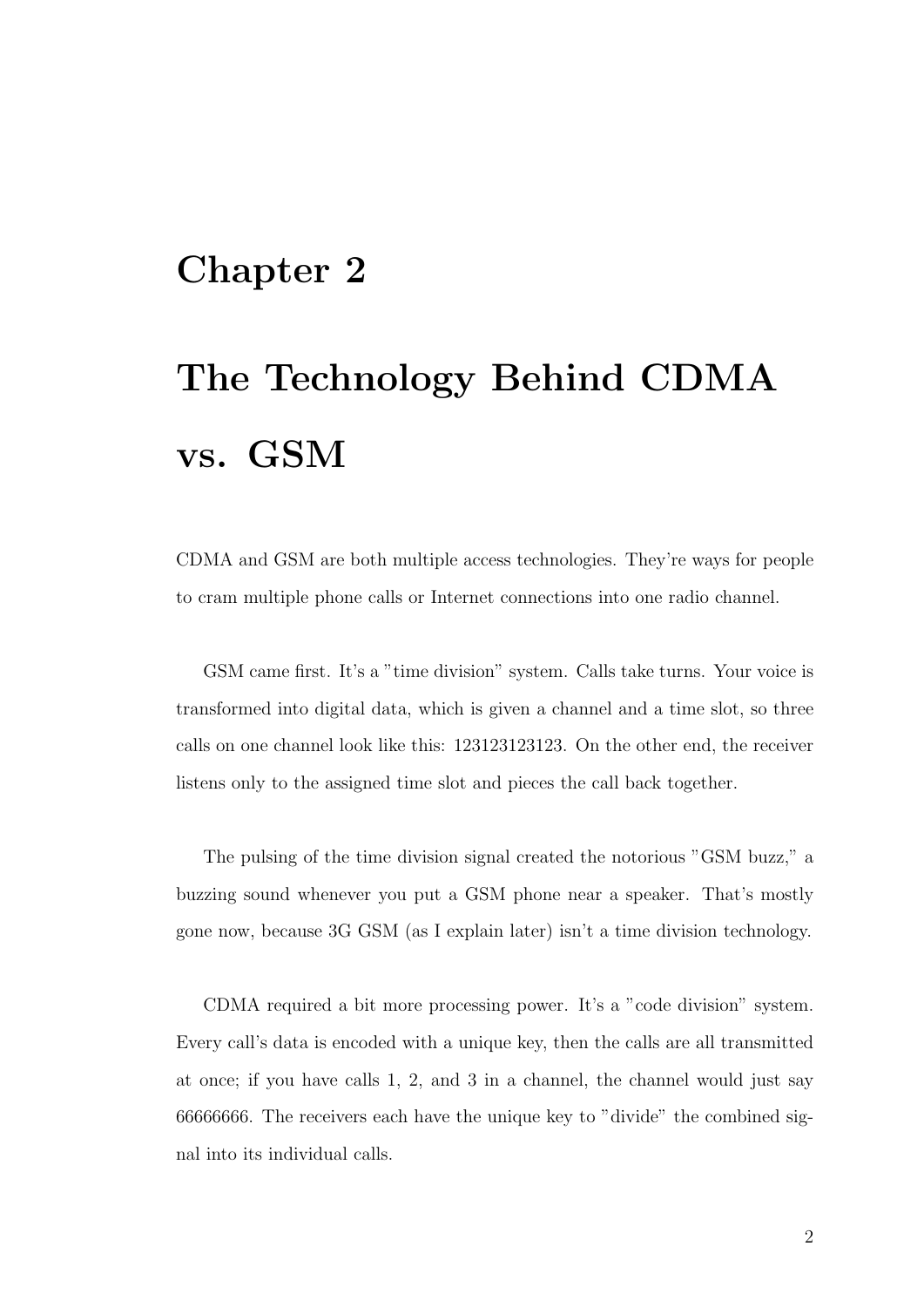#### CHAPTER 2. THE TECHNOLOGY BEHIND CDMA VS. GSM

Code division turned out to be a more powerful and flexible technology, so "3G GSM" is actually a CDMA technology, called WCDMA (wideband CDMA) or UMTS (Universal Mobile Telephone System). WCDMA requires wider channels than older CDMA systems, as the name implies, but it has more data capacity.

Since its inception, GSM has evolved faster than CDMA. As I mentioned above, WCDMA is considered the 3G version of GSM technology. To further speed things up, the 3GPP (the GSM governing body) released extensions called HSPA, which have sped GSM networks up to as fast as 42Mbps, at least in theory.

Our CDMA networks, meanwhile, are stuck at 3.6Mbps. While faster CDMA technologies exist, U.S. carriers chose not to install them and have instead turned to 4G LTE to be more compatible with global standards.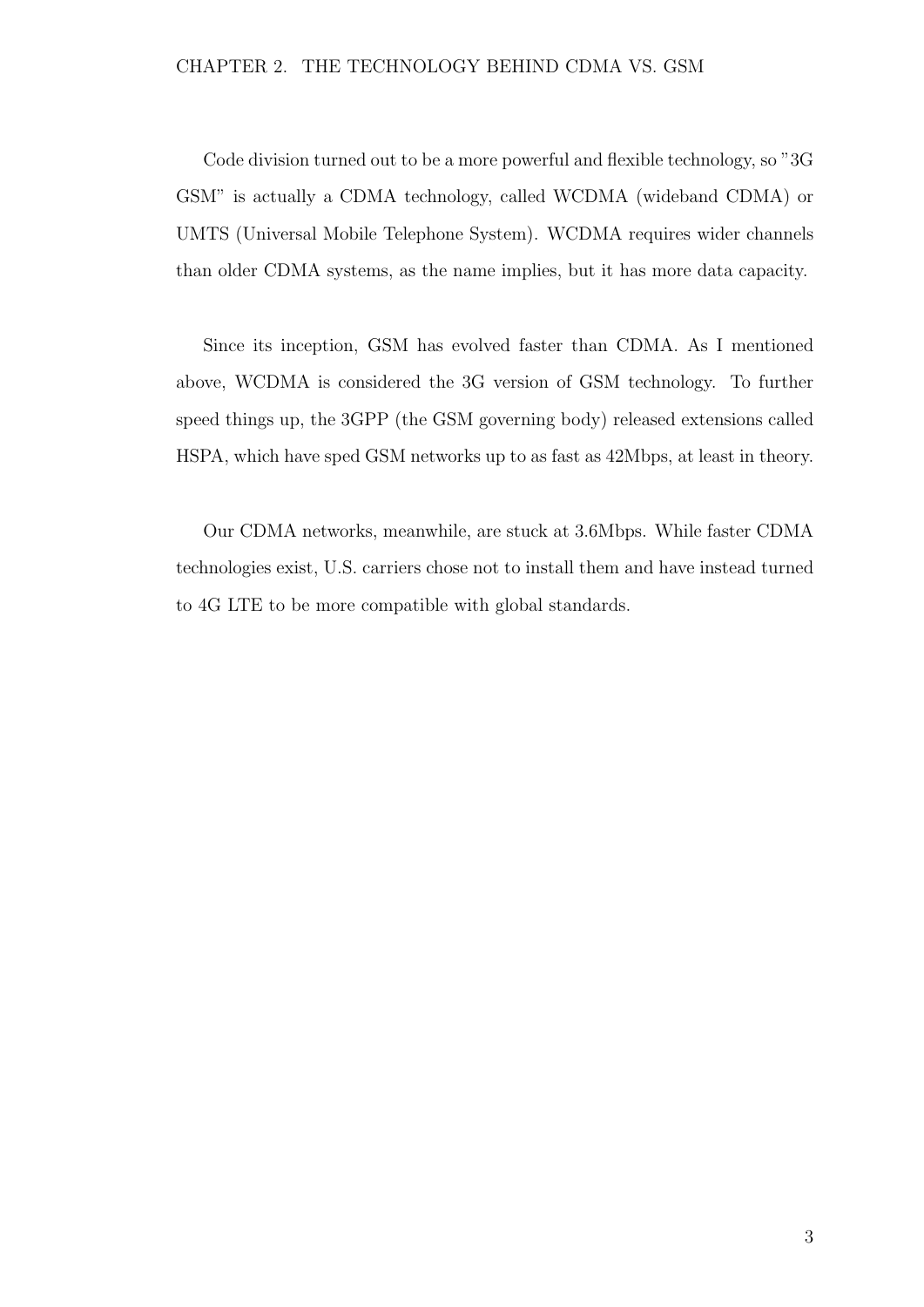### <span id="page-5-0"></span>CDMA vs. GSM (Dominance)

In the U.S., Sprint, Verizon and U.S. Cellular use CDMA. ATNT and T-Mobile use GSM.

Most of the rest of the world uses GSM. The global spread of GSM came about because in 1987, Europe mandated the technology by law, and because GSM comes from an industry consortium. What we call CDMA, by and large, is owned by chipmaker Qualcomm. This made it less expensive for third parties to build GSM equipment.

There are several variants and options carriers can choose, like toppings on their technological ice cream. In this story we'll focus on U.S. networks.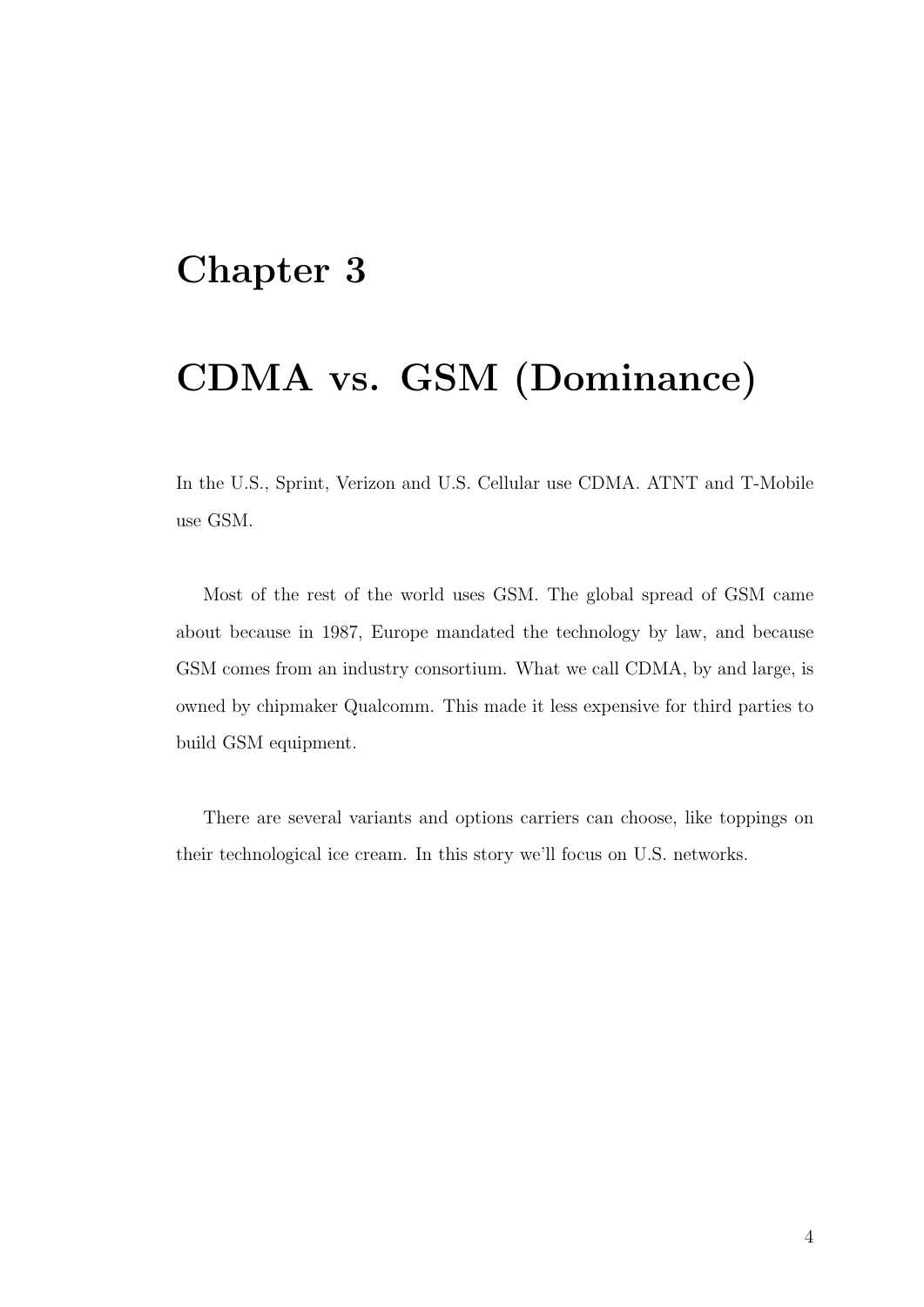# <span id="page-6-0"></span>Frequency Band

#### <span id="page-6-1"></span>4.0.1 GSM

Multiple (850, 900, 1800, and 1900 MHz)

#### <span id="page-6-2"></span>4.0.2 CDMA

Single (850 MHz)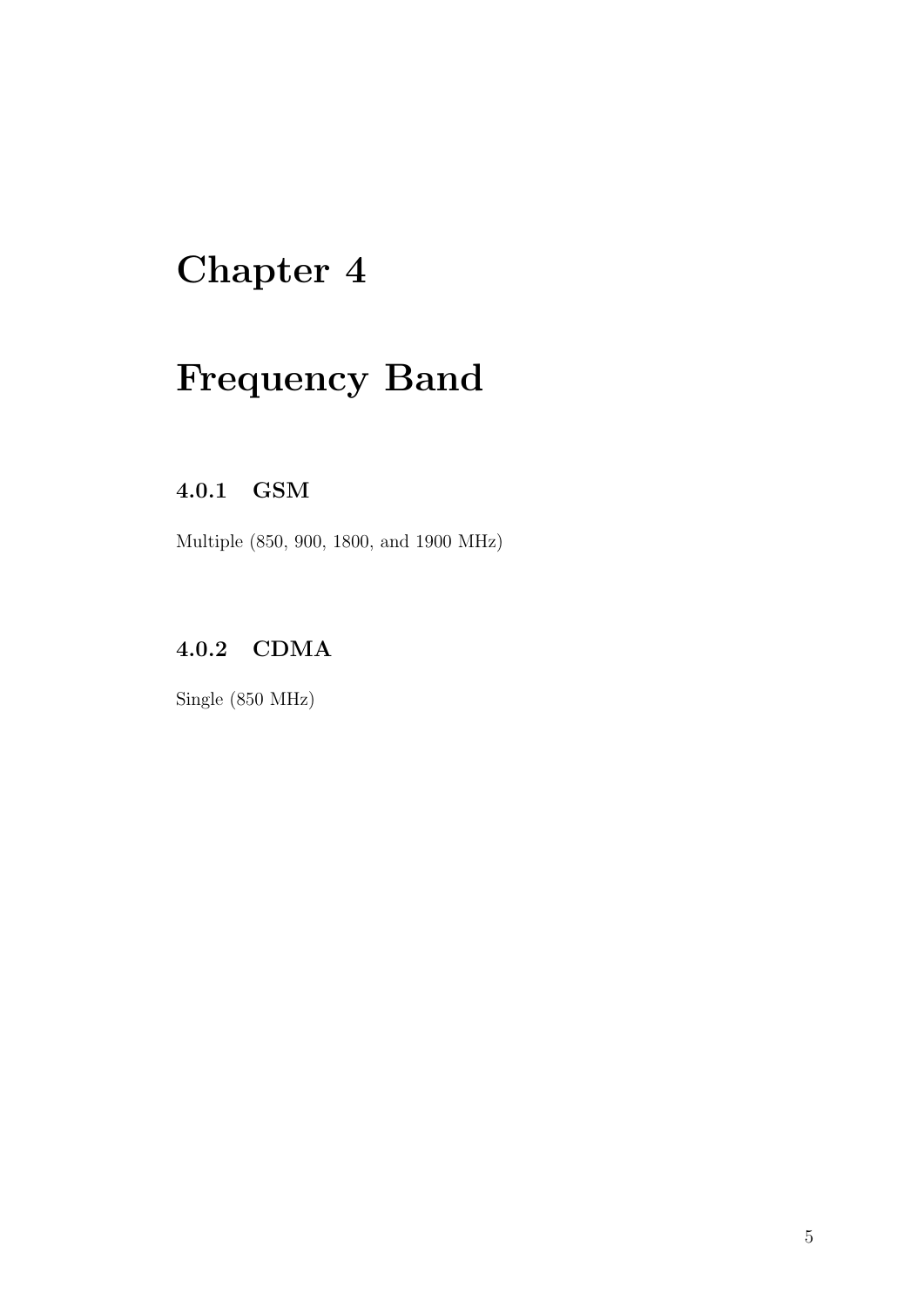# <span id="page-7-0"></span>Data transfer between GSM and CDMA

In cities and densely populated areas, there are often high concentrations of GSM and CDMA connection bases. In theory, GSM and CDMA are invisible to one another and should "play nice" with one another. In practice, however, this is not the case. High-powered CDMA signals have raised the "noise floor" for GSM receivers, meaning there is less space within the available band to send a clean signal. This sometimes results in dropped calls in areas where there is a high concentration of CDMA technology. Conversely, high-powered GSM signals have been shown to cause overloading and jamming of CDMA receivers due to CDMA reliance upon broadcasting across its entire available band.

The result of this little cross-broadcasting joust has led some cities to pass ordinances limiting the space between cell towers or the height they can reach, giving one technology a distinct advantage over the other. This is something to note when choosing a wireless provider. The distance between towers will severely affect connectivity for GSM-based phones because the phones need constant access to the tower narrow band broadcasting.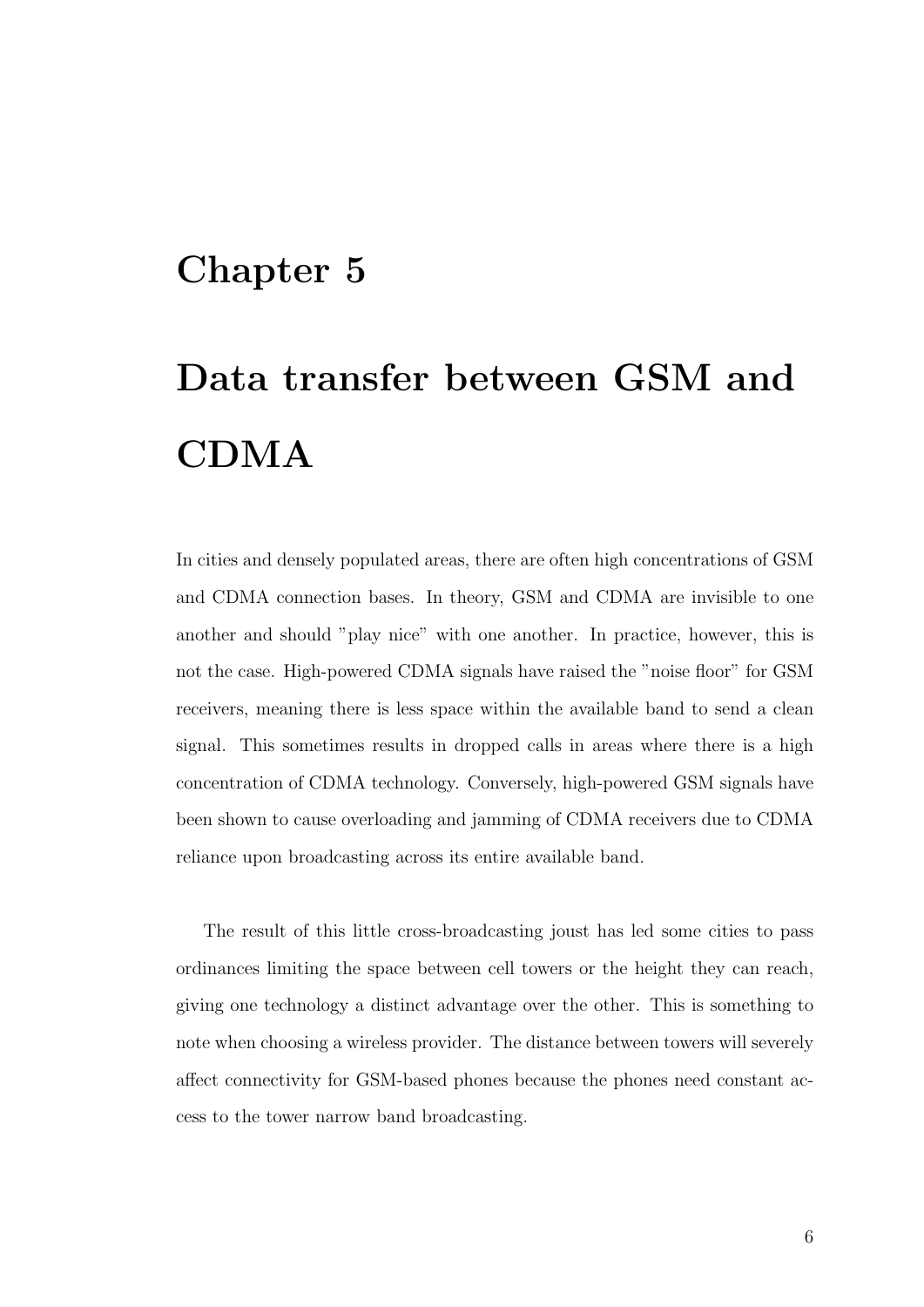#### <span id="page-8-0"></span>Components and Storage type

#### <span id="page-8-1"></span>6.0.1 GSM

SIM (subscriber identity module) Card

#### <span id="page-8-2"></span>6.0.2 CDMA

Internal Memory

Most of us will never have to think about whether or not our phones are CDMA or GSM-based. These acronyms are meant to be transparent, just like so many other tech standards are. (Most HDTV owners don't really care much if their images are delivered via Component or HDMI cable, nor do most music listeners mind if their music was encoded as a AAC file or an MP3-as long as the quality does not suffer.) But that's not to say that they aren't different.

First, let's get this out of the way: I've been using GSM and CDMA as blanket names for a set of standards that have changed over time. Most new phones on ATNT and T-Mobile actually adhere to both GSM and the newer UMTS (Universal Mobile Telecommunications System) standards. UMTS isn't an official part of the GSM standard, but it is what GSM carriers use for 3G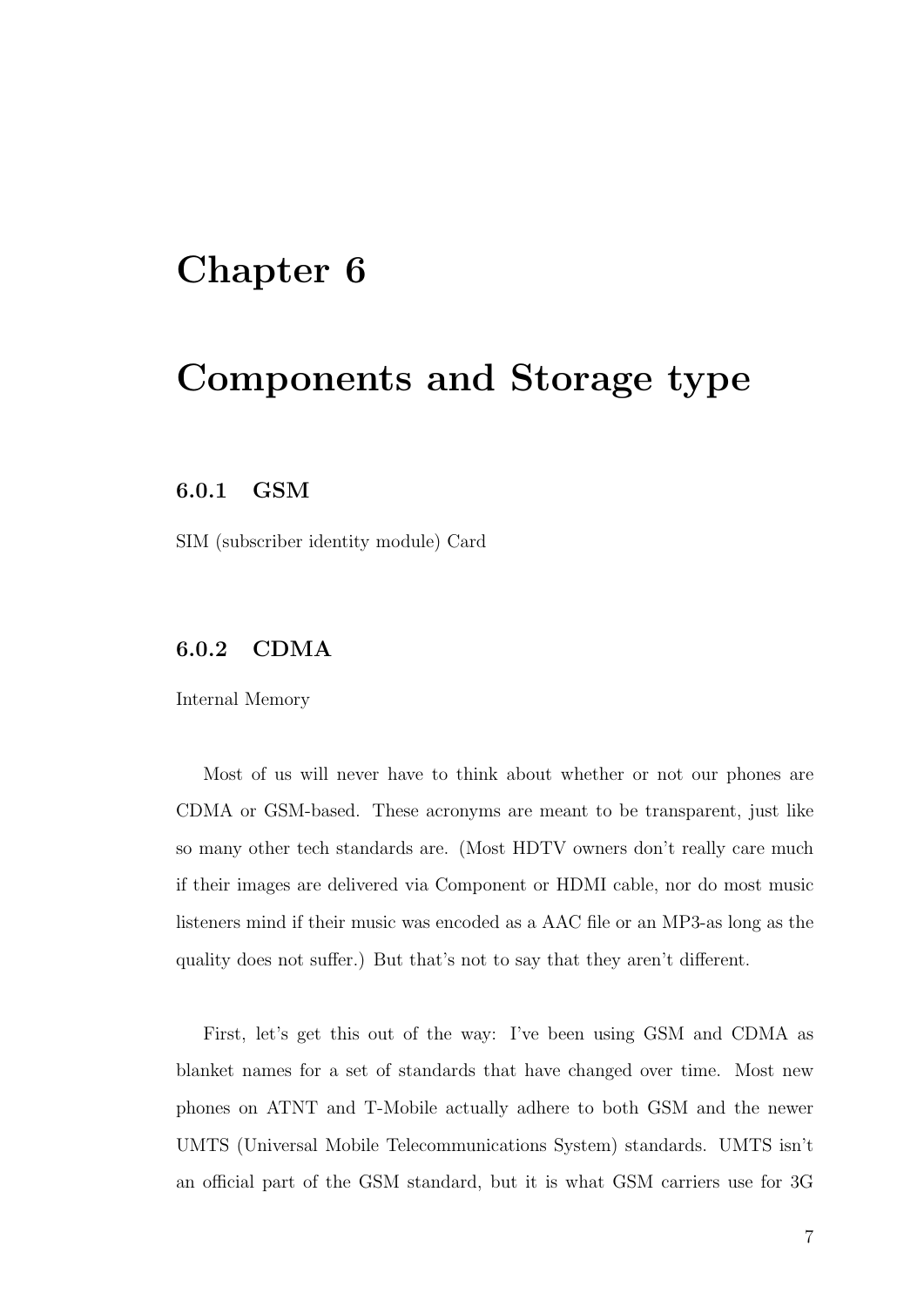#### CHAPTER 6. COMPONENTS AND STORAGE TYPE

data transmission. Likewise, CDMA2000, based more directly on its predecessor includes a range of improvements over the original CDMAOne, key among them 3G data speeds. Though both GSM and CDMAOne standards are on their way out, I fully expect their names to live on as shorthands for what comes next. After all, they were the basis of the entire cellular industry as we knew it for decades.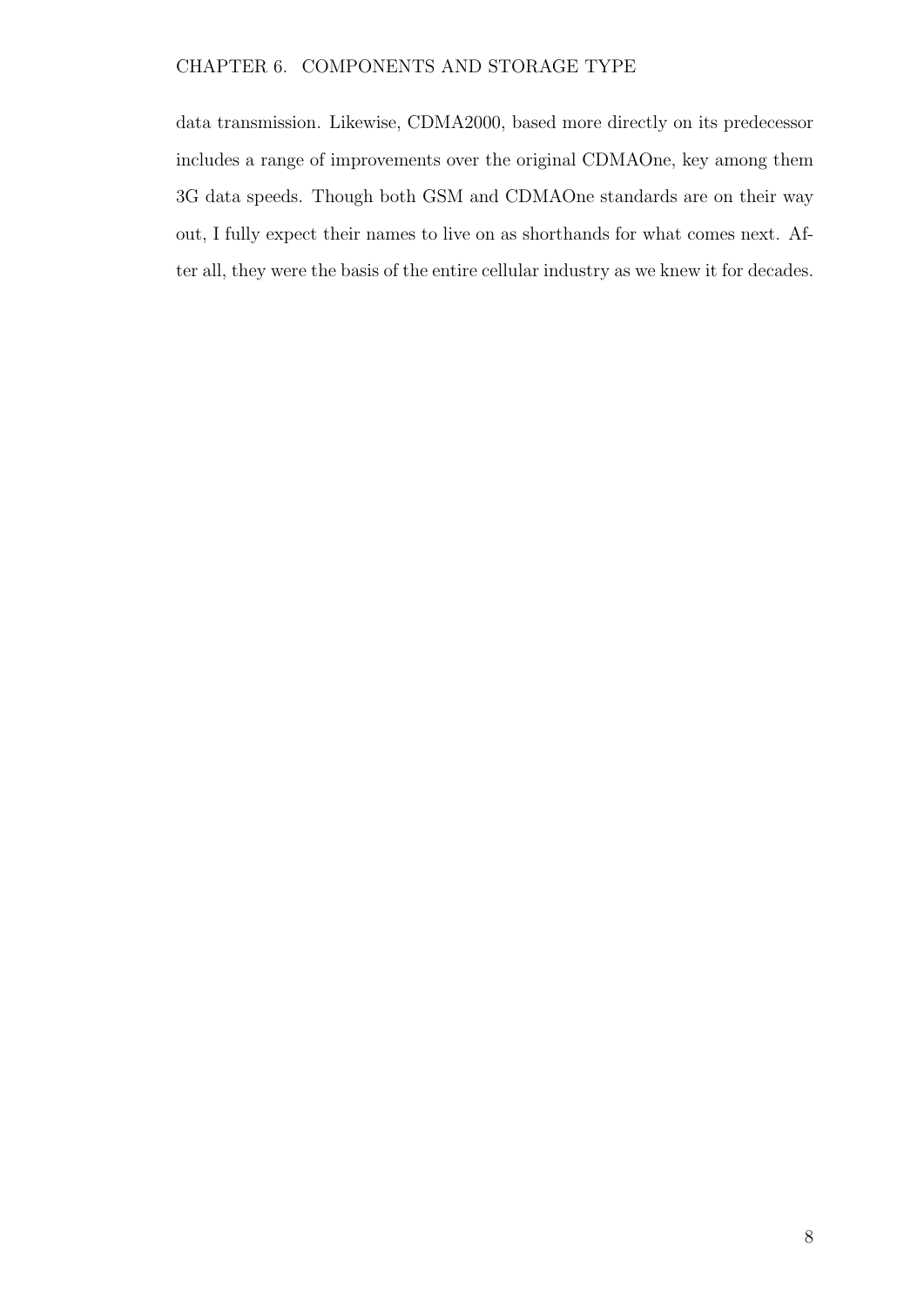#### <span id="page-10-0"></span>Mobile Network and Coverage

Network coverage doesn't depend on whether it is GSM or CDMA network, but rather on the infrastructure the carrier has in place. GSM networks are far more popular globally, but in the US, Verizon Wireless, a CDMA network, boasts the highest number of subscribers in the country

Back in 1995, CDMA was an insurgent standard trying to supplant the dominant GSM, and the differences between the two technologies were more obvious. Old-school, 2G GSM phones worked better inside of buildings (neat trick: If you're having trouble getting a signal indoors, switch off your 3G), but caused interference in unshielded speakers (side-effect of aforementioned 'neat' trick). At the same time, CDMA phones had a slightly more refined method for handing off calls from tower to tower, so they dropped fewer calls. This is still true. It's also still true that 2G GSM networks can offer better coverage in mountainous terrain, since they utilize taller cell towers, though range of said towers is otherwise a bit shorter. Additionally, GSM (and UMTS) phones can send and receive data packets while making a call, which most CDMA networks still don't support.

Such were the arguments for and against CDMA when it barged into the scene in 1995, at time when GSM was the only game in town and most people didn't even own cellphones. So it follows that these original performance differ-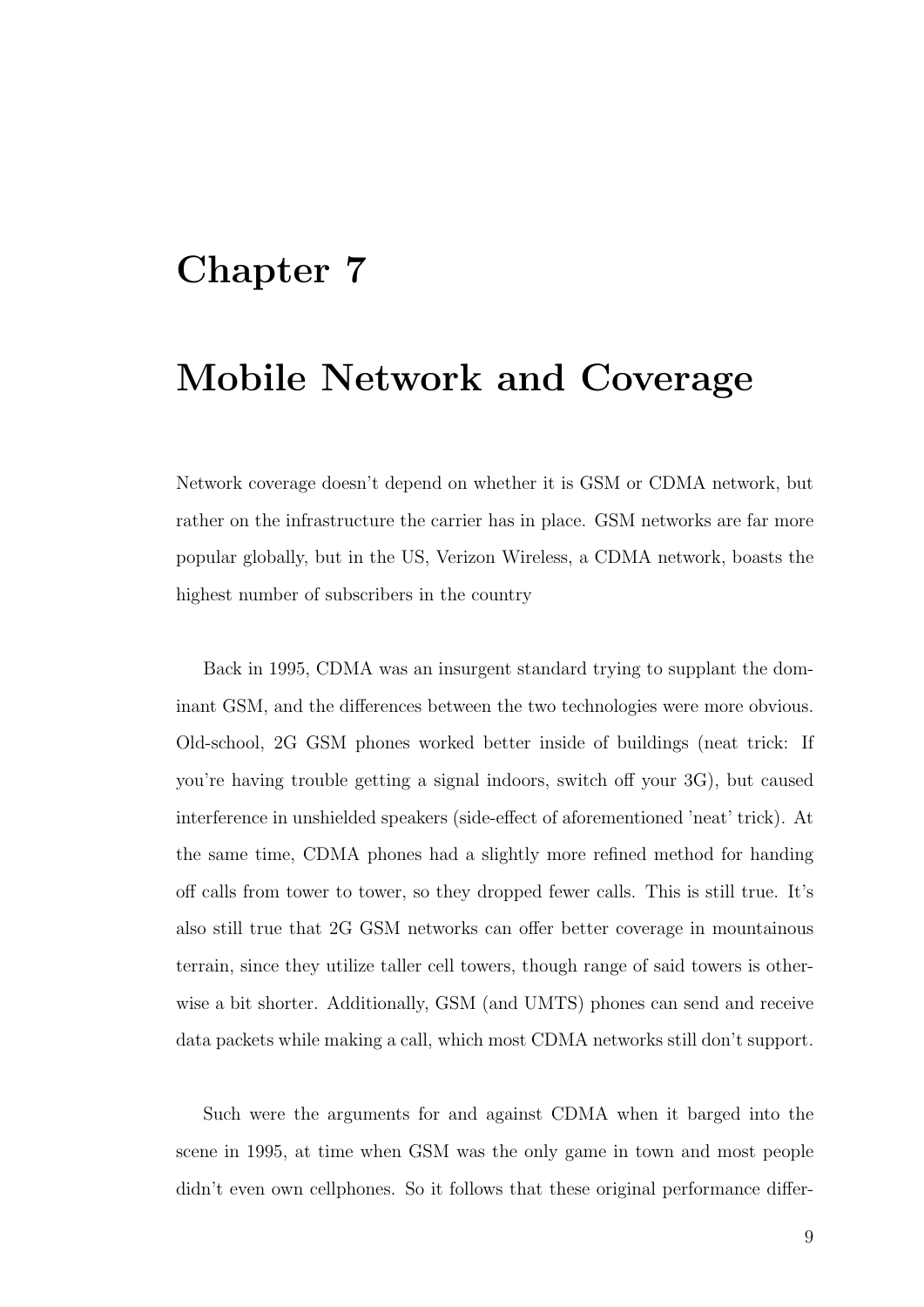#### CHAPTER 7. MOBILE NETWORK AND COVERAGE

ences, which were striking at the time, now don't matter matter quite so much anymore. If a Droid gets better reception at your house than an iPhone, it's not because one is a CDMA2000 phone and the other is a GSM/UMTS phone. It's most likely because Verizon has a tower closer to your pad, and the backhaul to support your calls.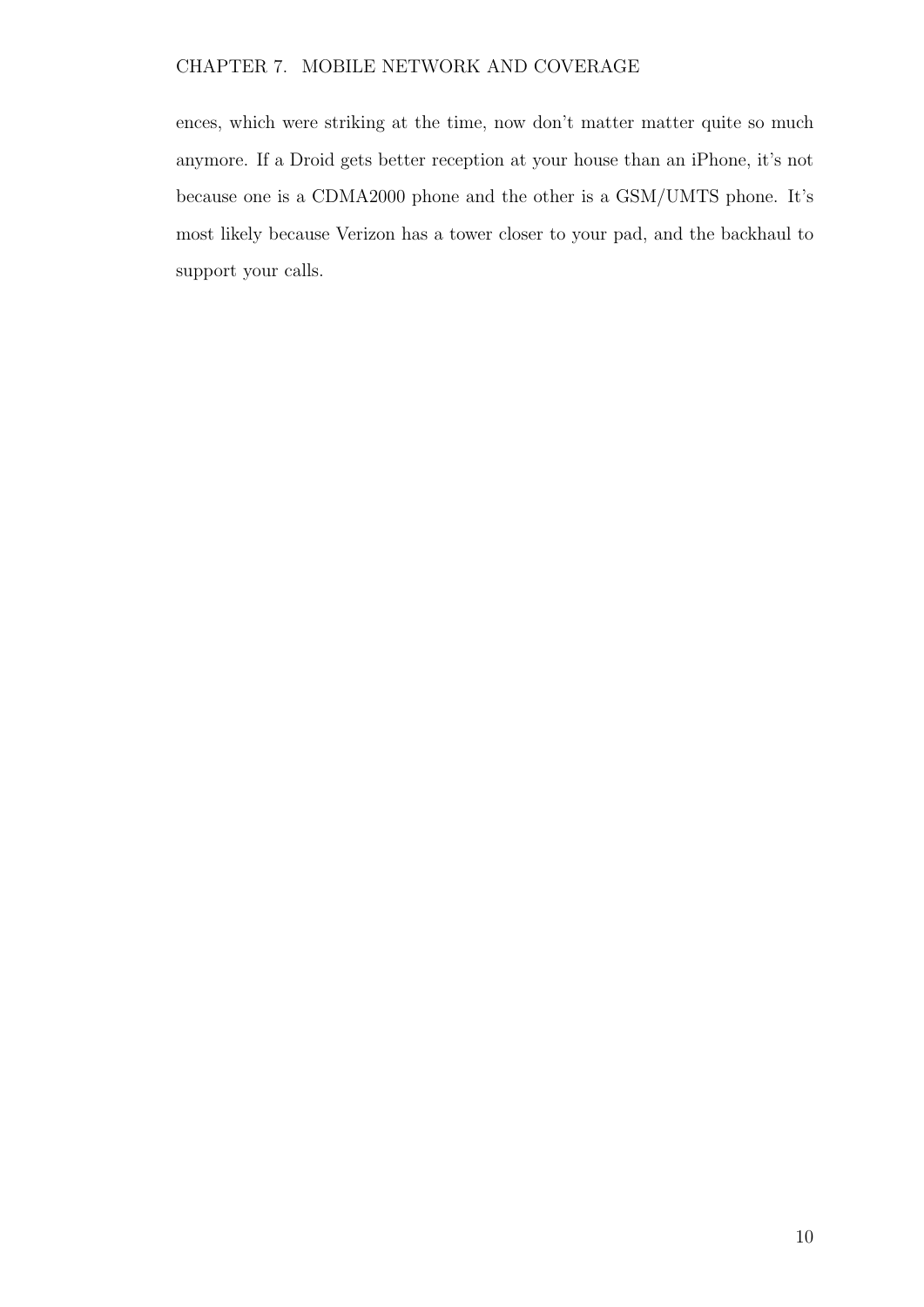#### <span id="page-12-0"></span>International Roaming

In your home market, it doesn't matter what kind of network it is, with the focus instead on the available coverage. However, when it comes to international roaming, GSM has the upper hand, with their being a lot more GSM networks around the world, along with roaming deals between these providers. With a GSM phone, you also have the advantage of picking up a local SIM card wherever you are, assuming that you have an unlocked device. You may not get full access to data connectivity, depending on the device and network compatibility though.

CDMA2000 operators offer international roaming to their customers in major travel destinations either through agreements with other CDMA (cdmaOneTM and CDMA2000) operators, WCDMA or GSM carriers. CDMA2000 operators have taken the lead in offering true global roaming by introducing multi-mode, multi-band phones that work on GSM and CDMA networks.

With nearly 300 networks in over 100 countries, CDMA has the presence in key global markets to support international roaming. CDMA to CDMA roaming is available in many countries across North America, Latin America, the Caribbean, Asia and the Middle East. Many CDMA2000 operators have also established agreements with GSM operators, enabling them to offer international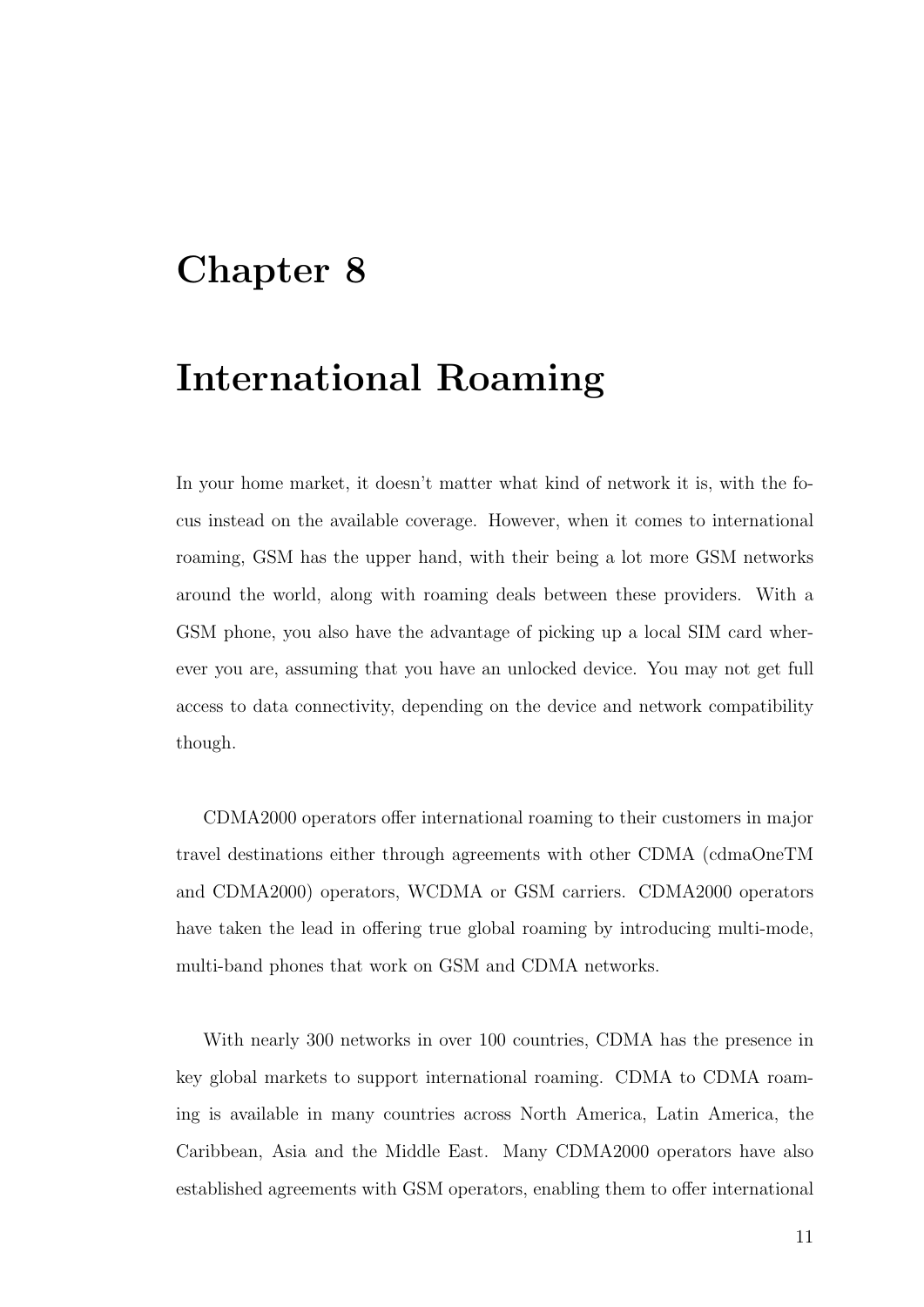#### CHAPTER 8. INTERNATIONAL ROAMING

roaming in GSM markets. With the introduction of WorldModeTM multi-mode, multi-band phones, CDMA2000 operators can now provide transparent roaming across CDMA2000 and GSM networks with a single device.

The CDG has established the International Roaming Team (IRT) to lead the industry's effort in providing subscribers with the ability to enjoy the benefits of CDMA service globally. The charter of the team is to develop tools and recommend best practices to assist operators in the deployment, maintenance and marketing of international roaming services.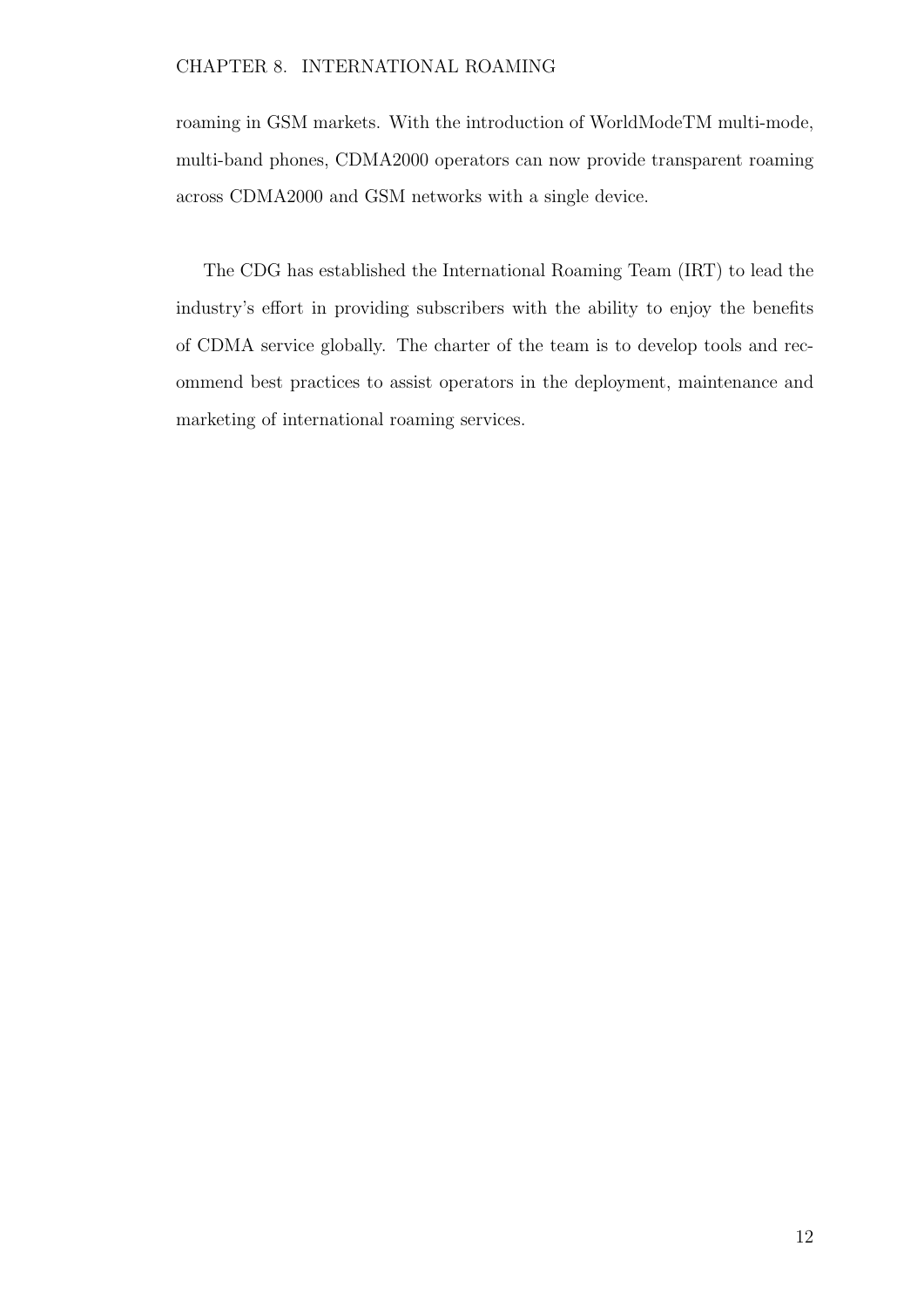## <span id="page-14-0"></span>Global Market Share

<span id="page-14-1"></span>9.0.1 CDMA

25

<span id="page-14-2"></span>9.0.2 GSM

75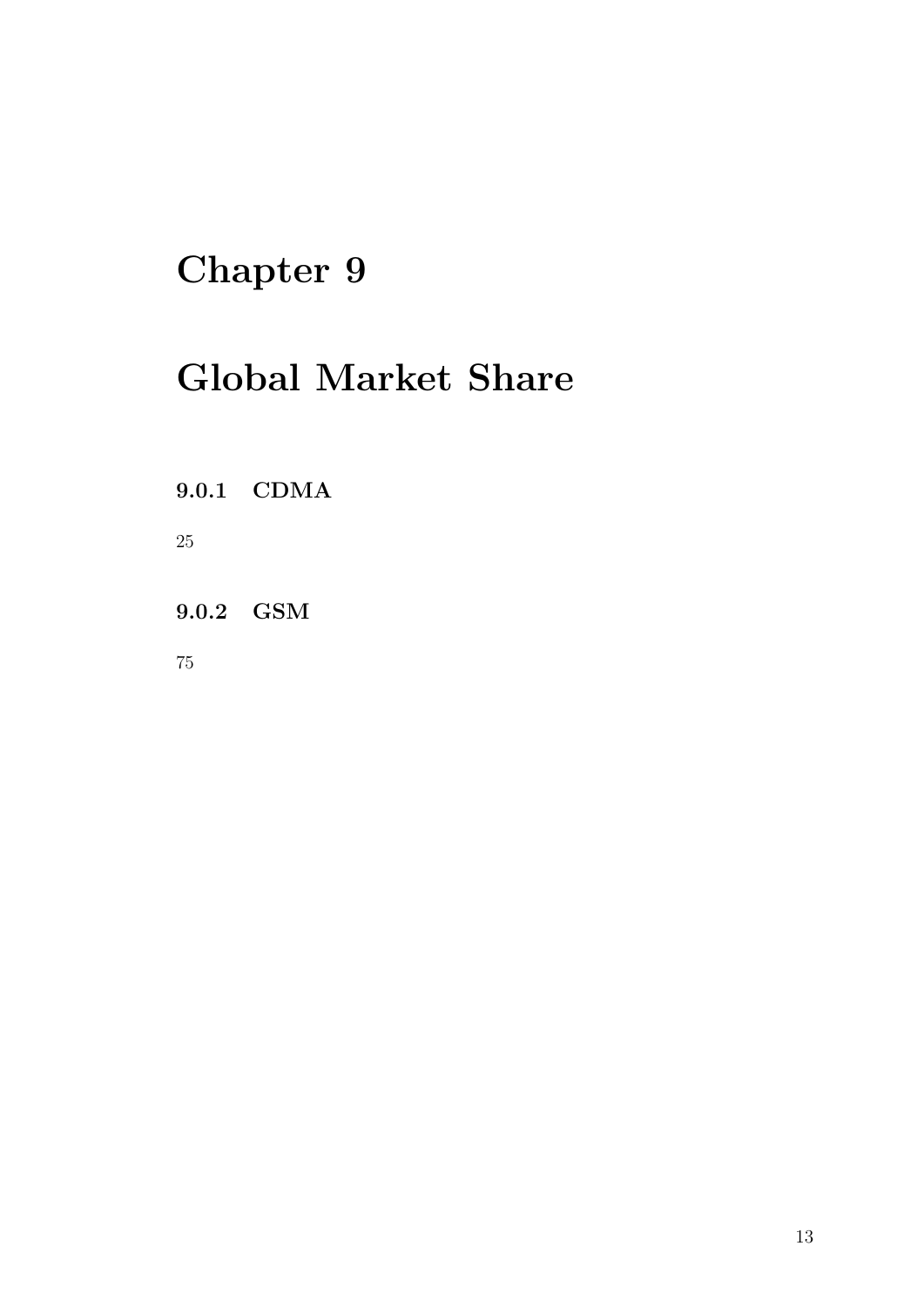### <span id="page-15-0"></span>Future Of This Technologies

With the advent of 4G and the adoption of LTE and LTE-Advanced as the standard by the majority of network carriers worldwide, the debate of GSM vs CDMA matters less everyday. You may have noticed the latest smartphones intended for CDMA networks also coming with SIM card slots, to take advantage of the network's 4G LTE capabilities. While GSM and CDMA devices cannot be interchanged even now, and will never be cross-compatible, that won't make a difference as we continue to make a push towards 4G LTE. Unless international roaming is a factor, as far as your voice call and 3G data needs are concerned, both GSM and CDMA networks are equally good, with factors like availability, coverage, customer service, and price, more at play here.

The CDMA vs. GSM gap will close eventually as everyone moves to 4G LTE, but that doesn't mean everyone's phones will be compatible. LTE, or "Long Term Evolution," is the new globally accepted 4G wireless standard. All of the U.S. carriers are turning it on. For more, see 3G vs. 4G: What's the Difference?

The problem is, they're turning it on in different frequency bands, with different 3G backup systems, and even, in the case of the new Sprint Spark network, using an LTE variant (TD-LTE) that doesn't work with any other U.S. carrier's phones. There are very few phones that support all of the carriers' LTE bands.